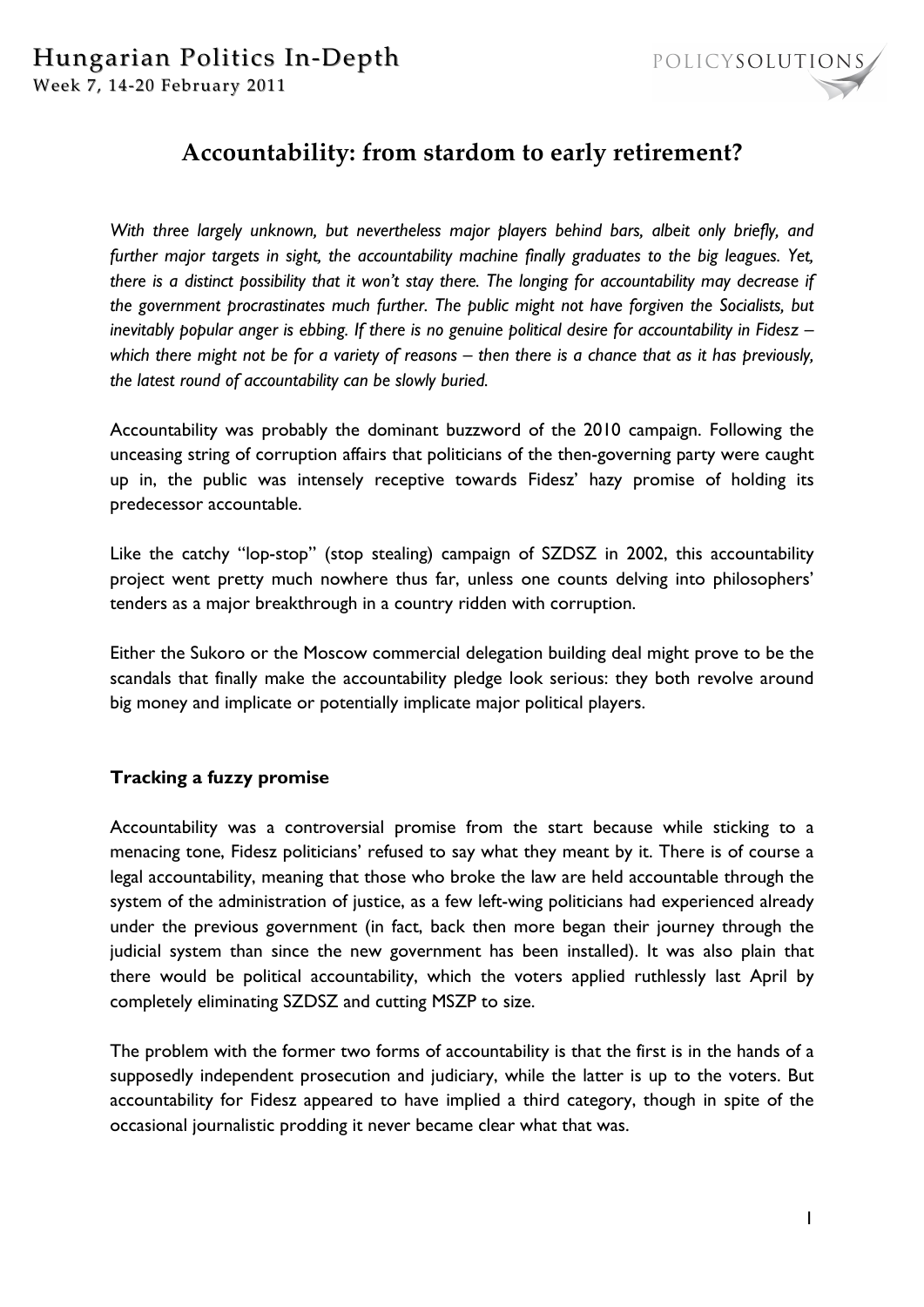## **Stale winds**

The only reasonable interpretation of this stern promise – under the assumption that Fidesz' intentions were both serious and within the bounds of the rule of law – suggested that the new government would not hamper a serious crackdown on political graft and provide for the resources necessary to uncover it.

But while both corruption and its criminal law prosecution are areas notorious for their lack of transparency, if the past two decades are any guide – and the lack of serious scandals actually suggest they are – then Fidesz' astounding sweep of the elections last April is just another instance of the more things change, the more they stay the same.

### **Counter the consensus**

It is likely that even if the two abovementioned scandals do go further and tackle some medium-level players, they won't do much in terms of addressing the core problem, which is the hypocritical and designed-to-malfunction system of party financing. The reality of party financing is to Hungarian democracy what his portrait was to Dorian Gray. Except that as far Hungarian democracy is concerned, even the original is nowhere near as pretty as it once was.

With a citizenry that is frankly obsessed with bargains and also prefers its democracy on the cheap, politicians dare not be open about the real costs of campaigns. Instead, they pick up comparatively trifling amounts in public funding and hardly anything at all from legal private sources. It's an open secret that the difference between the billions of forints it costs to run a major party's national campaign and the couple of hundreds of millions the parties can spend legally is mostly financed by kickbacks on public contracts, some of which incidentally also satisfy less public needs. If accountability were serious that would be the key issue to tackle, but it is hardly in the interest of the two main players in this regime to change the rules of the game.

#### **Is justice blind?**

Assuming that the accountability process does roll forward and decapitates a few more known left-wing political players – figuratively speaking, of course – several questions remain. Were the previous two terms really extraordinary in terms of the corruption in government, or did the eight years in succession just make the ruling parties' politicians more complacent? Or is  $-$  as some left-wingers allege  $-$  the prosecutor's office simply a haven for Fidesz-loyalists that is more keen on prosecuting corruption on the left?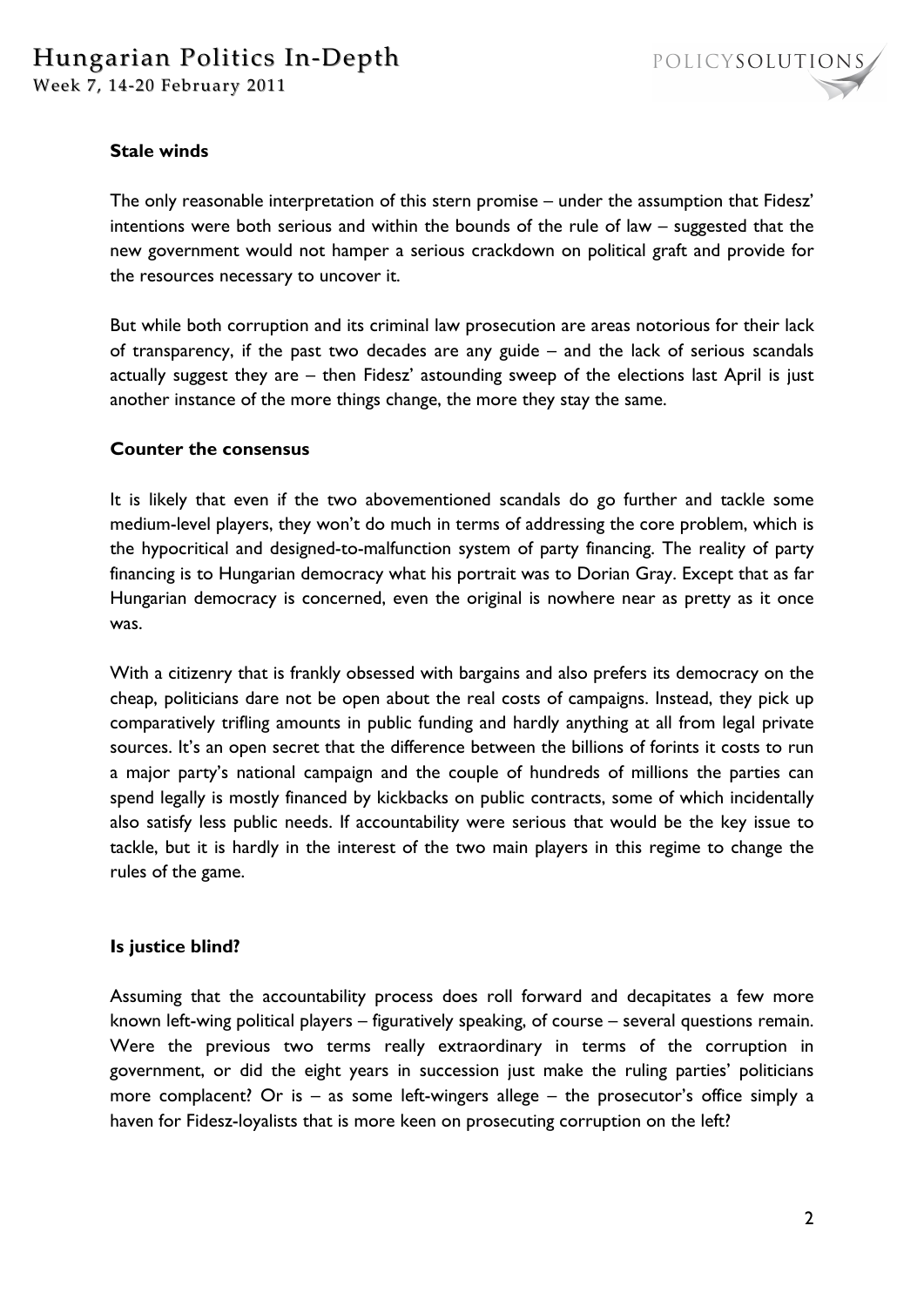We won't know for sure. Regardless, the fact that some measure of legal accountability was finally beginning to be imposed was excellent news: while citizens were outraged by the specifics of some of the corruption scandals that were unearthed, in reality they learned nothing that hadn't suspected already. What was novel about these scandals was that politicians of the sitting government were jailed one after the other.

Now that Fidesz alone controls all levels of government, future corruption scandals will almost inevitably involve its own. Even if the amount of corruption changes, it is such an endemic phenomenon that it impossible that there will be none. The campaign finance system in itself is bound to generate further illicit manoeuvres for money collection.

If therefore Fidesz drives the accountability machine forward – which is desirable, sans the vengeful and crusading overtones – then it will soon run into the dilemma of whether the draw a line in May 2010 or to make a serious effort towards curbing corruption by applying justice more or less indiscriminately.

## **Twisted notions of justice**

The odds are that it won't. The war-like attitude of the previous two decades has taught the two major parties that keeping the other down justifies many means that are ordinarily inconsistent with principles of good governance. Thus while Fidesz may have felt that accountability is a great rhetorical instrument for ousting the Socialists, it has thus far shown little inclination to make the term generally applicable.

## **Voters forget**

As we hinted above, there is an even greater likelihood that even the anti-left accountability campaign won't fell any or many big names. The relative scarcity of major corruption scandals in spite of the pervasiveness of the phenomenon suggests that for much of the previous decade and a half an implicit or maybe even express agreement has been in effect between the major political players to give each other considerable latitude in terms of organising funding. Given the visceral political animosities, this agreement in itself is a major – though the perverse sort – of success.

Fidesz has a veritable choice whether to completely upend this agreement and either ruthlessly prosecute all left-wing scandals it can prove, or to genuinely move against corruption in general. Alternatively, it can score a few symbolic points and move on.

While right-wing voters may be hungering for more accountability, in all likelihood the issue will lose its lustre and for the most part voters will also move on even if no major character